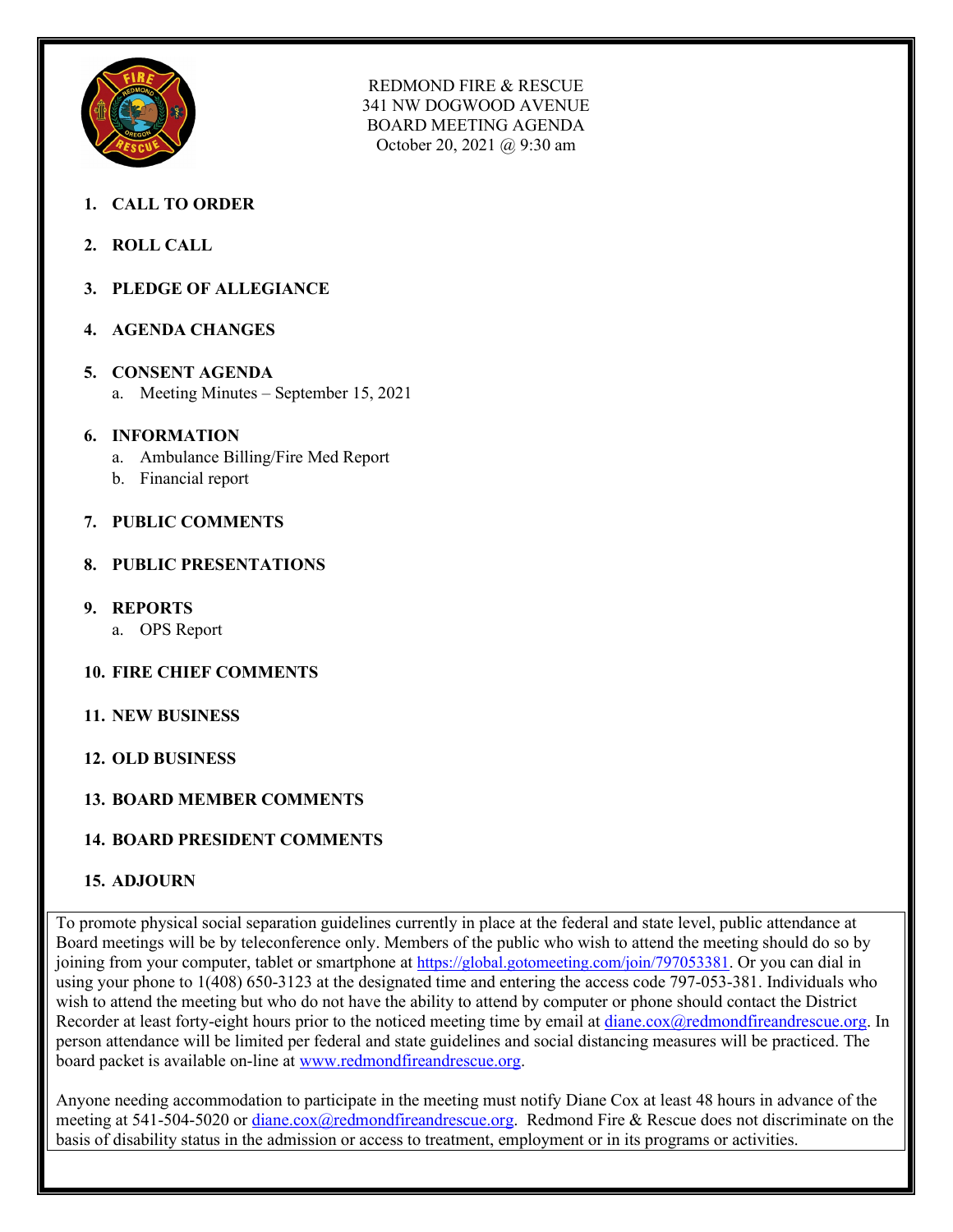## REDMOND FIRE & RESCUE BOARD MEETING MINUTES September 15, 2021

BOARD PRESENT: President Carroll Penhollow, Vice President Gary Ollerenshaw, Secretary/Treasurer Craig Unger, Member Ken Kerfoot, and Member Jessica Meyer.

STAFF PRESENT: Fire Chief Ken Kehmna, Deputy Chief Jeff Puller, Chief Financial Officer Jodi Burch, Office Administrator Diane Cox, Captain Dustin Miller, Administrative Assistant Jessica Jackson, and Administrative Assistant Shannon Biondi.

STAFF ABSENT: None

PUBLIC PRESENT: None

CALL TO ORDER: President Penhollow called the meeting to order at 9:31 am.

ROLL CALL: All Present

AGENDA CHANGES: None

CONSENT AGENDA:

1. Meeting Minutes – August 18, 2021

Board Member Unger made a motion to approve the Consent Agenda as presented. The motion was seconded by Board Member Kerfoot and approved by unanimous vote.

PUBLIC COMMENTS: None

PUBLIC PRESENTATION: None

#### REPORTS:

- 1. OPS Report Deputy Chief Jeff Puller
	- a. Total August Responses:
		- i. 401: 420 responses, 87 fire, 333 EMS
		- ii. 402: 53 responses, 25 fire, 28 EMS
		- iii. 403: 8 responses, 0 fire, 8 EMS
		- iv. 404: 128 responses, 40 fire, 88 EMS
	- b. Mutual Aid:
		- i. Given: 4
		- ii. Received: 2
	- c. Specific run types:
		- i. 9 Motor Vehicle Crashes
		- ii. 0 Electrical Fires
		- iii. 0 Alerts
		- iv. 2 Haz Mat / Gas Leaks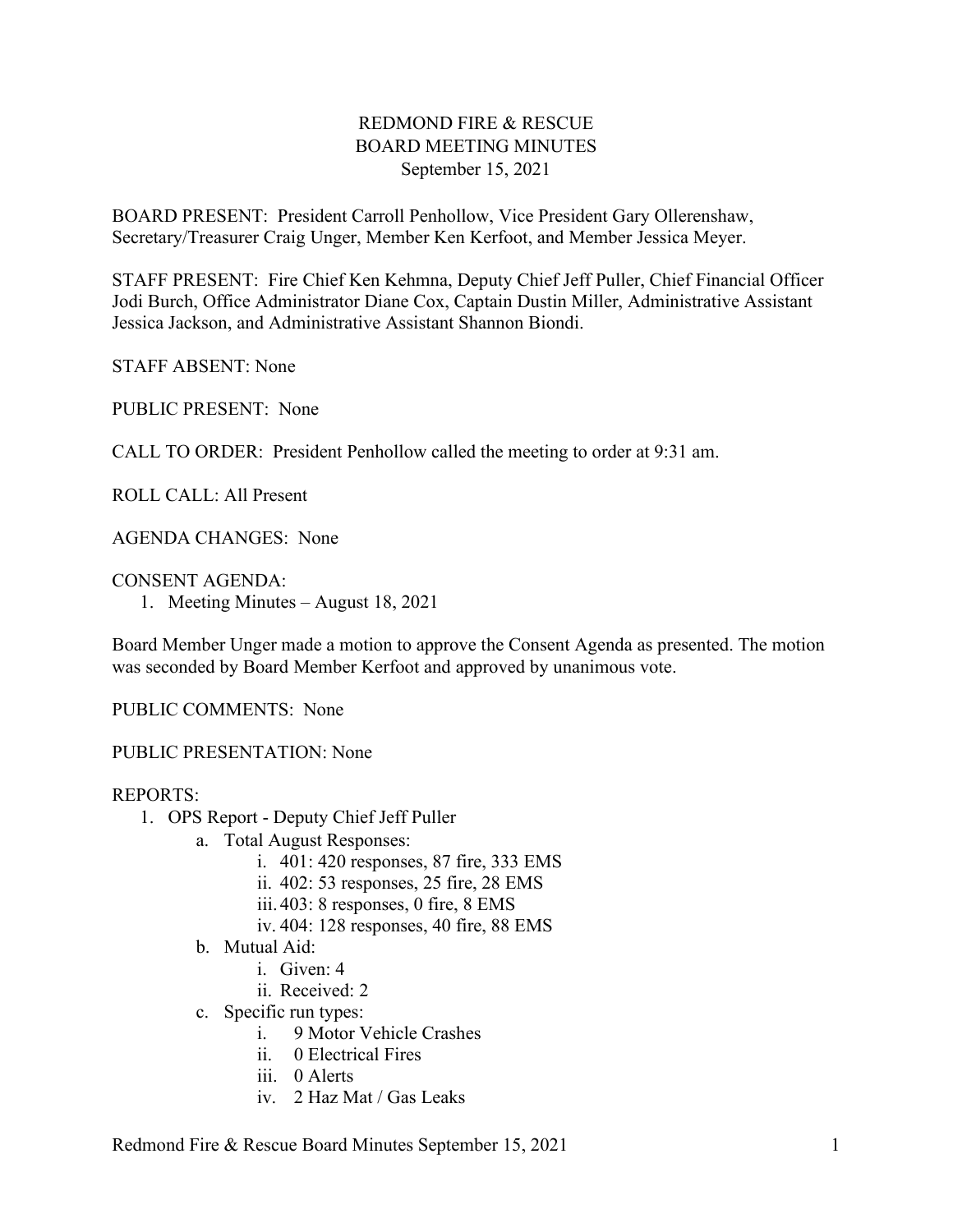- v. 5 Vehicle Fires
- vi. 3 Smith Rock Responses
- vii. 28 Fire Alarms
- viii. 6 Burning Complaints
- ix. 16 Assists/Requests for Service
- d. COVID
	- i. One directive in place.
	- ii. Masks required on calls and in public spaces.
	- iii.Masks required on Airport property.
	- iv. OHA vaccination mandate in place.
	- v. COVID related patients on the rise. 40 in August. Our highest month since the pandemic began.
- e. Fire Training Division
	- i. ARFF Engine Training.
	- ii. Forcible entry.
	- iii.Vehicle stabilization.
	- iv. New Student Orientation/Academy
- f. EMT Training Division
	- i. Acts of Violence training taught by Battalion Chief Daniel Neil from Louden County Fire in Virginia.
	- ii. EMT Academy.
- g. Chief Puller presented pictures of responses in August and fielded several questions from the Board regarding practices and response scenarios.
- 2. Resolution 2021-07- Chief Financial Officer Jodi Burch
	- a. Board Member Unger made a motion to approve Resolution 2021-07 correcting the FY21/22 budget appropriations. The motion was seconded by Board Member Kerfoot and approved by unanimous vote.
- 3. Long Range Planning Fire Chief Ken Kehmna
	- a. Chief Kehmna shared a presentation on long range planning for Redmond Fire & Rescue which includes the creation of an updated Strategic Plan, Facility Master Plan, and Standards of Cover. His presentation outlined the professional companies who specialize in compiling data and assisting with the completion of these planning documents as well as the fees for services offered by each company. After listening and discussing all pertinent information, the Board decided move ahead in awarding a contract for services.

Board Member Ollerenshaw made a motion to award the contract for long-range planning data analysis and document creation assistance to AP Triton. The motion was seconded by Board Member Kerfoot and approved by unanimous vote.

.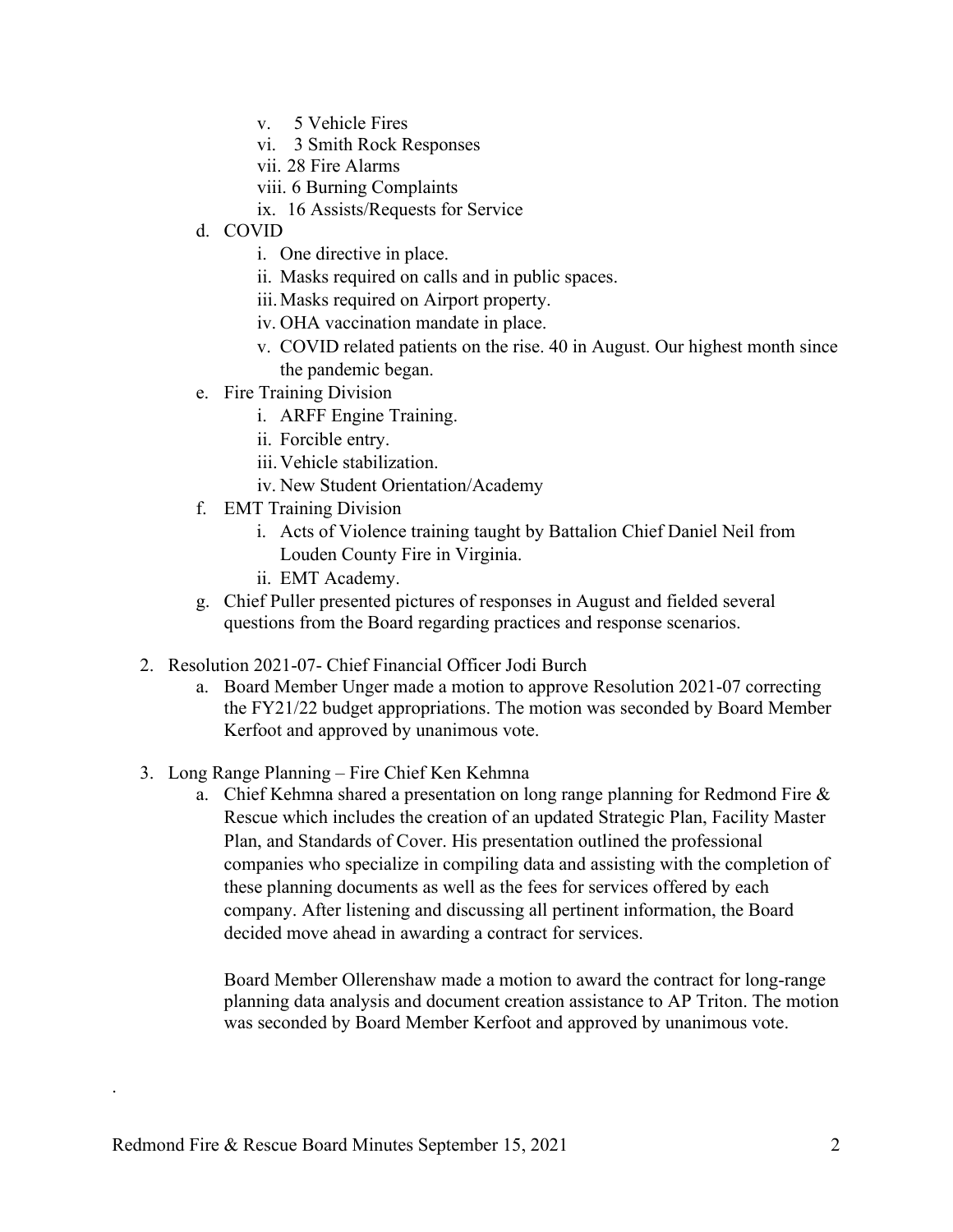#### FIRE CHIEF COMMENTS: Ken Kehmna

1. COVID

a. Chief Kehmna shared an update on the mandatory vaccinations for healthcare workers.

#### NEW BUSINESS: None

OLD BUSINESS: None

BOARD MEMBER COMMENTS: None

BOARD PRESIDENT COMMENTS: None

Board Member Ollerenshaw exited the meeting at 10:40am.

ADJOURN: Being no further business, Board Member Unger moved to adjourn. The motion was seconded by Board Member Kerfoot and was approved by unanimous vote. The meeting was adjourned at 10:51 am.

Approved:

|                                          | October 20, 2021 |  |
|------------------------------------------|------------------|--|
| Carroll Penhollow, President             | Date             |  |
|                                          | October 20, 2021 |  |
| Craig Unger, Secretary/Treasurer         | Date             |  |
| Attest:                                  |                  |  |
|                                          | October 20, 2021 |  |
| Shannon Biondi, Administrative Assistant | Date             |  |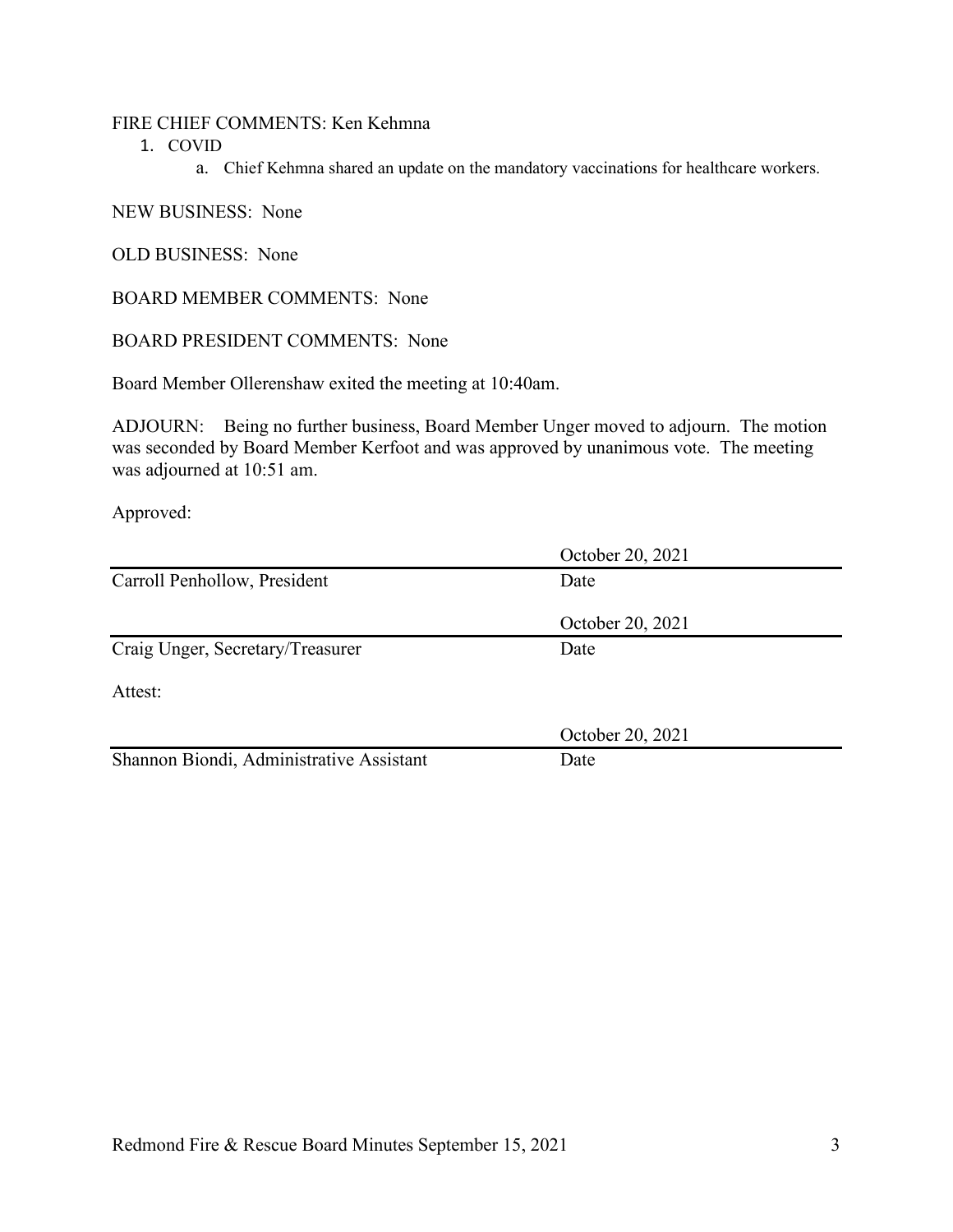

Redmond Fire & Rescue Ambulance Billing Report October 2021

| <b>Sansio RevNet</b>                     |                             |  |
|------------------------------------------|-----------------------------|--|
| September Charges                        | (Net) 306,037               |  |
| <b>September Payments</b>                | 216,997                     |  |
| September Write Offs                     | 42,307                      |  |
| FireMed                                  | \$<br>$1,329.40$ (6 claims) |  |
| Collections                              | 40,977.11 (56 claims)       |  |
| YTD Accounts Receivable (9/30/2021)      | 506,113                     |  |
| Billed through 9/29/2021 as of 9/30/2021 |                             |  |

| <b>FireMed Statistics</b>         | <b>August</b> | <b>YTD</b> |
|-----------------------------------|---------------|------------|
| FireMed Member Payment            | 7,880.00      | 13,290.00  |
| Donations                         | 0.00          | 0.00       |
| <b>Patient Account Write-Offs</b> | (3,162.55)    | (3,709.79) |
| Life Flight Management Fee        | (1,970.00)    | (3,322.50) |
| <b>FireMed Revenue</b>            | 2.747.45      | 6.257.71   |

YTD is fiscal year July 1, 2021 – June 30, 2022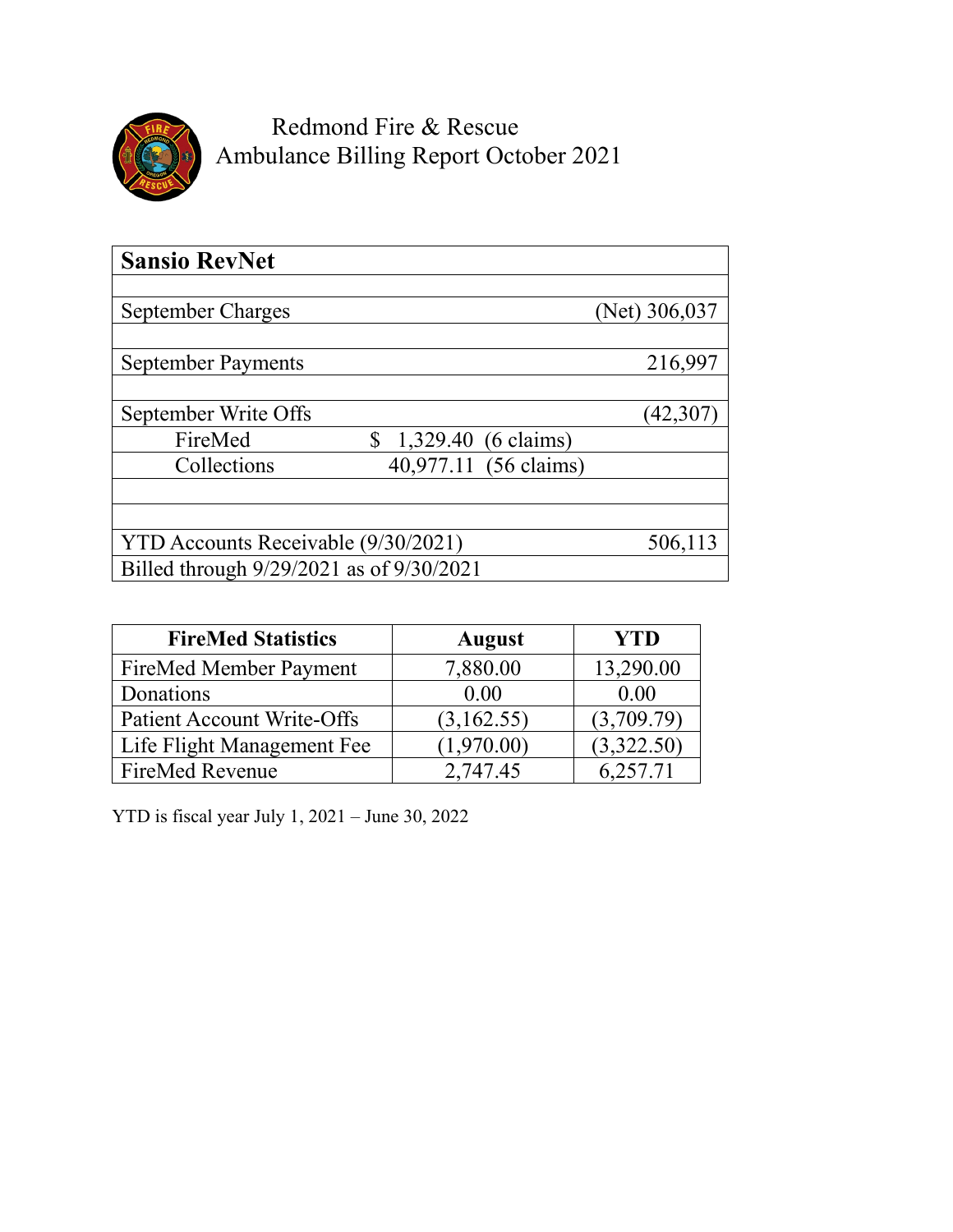

## **REDMOND FIRE & RESCUE FINANCIAL DASHBOARD SEPTEMBER 30, 2021 25% OF TOTAL BUDGET**

| 25%                                             | 2021/22<br><b>Budget</b> | 2021/22 YTD<br><b>Actual</b> | $%$ of<br><b>Budget</b> | <b>Prior Year</b><br><b>Actual</b> |
|-------------------------------------------------|--------------------------|------------------------------|-------------------------|------------------------------------|
| <b>General Fund</b>                             |                          |                              |                         |                                    |
| <b>Revenues</b>                                 |                          |                              |                         |                                    |
| Property Tax - Permanent Rate                   | 7,912,000                | 10,485                       | 0.1%                    | 12,439                             |
| Property Tax - Levy                             | 1,208,000                | 914                          | 0.1%                    |                                    |
| Ambulance Revenue                               | 2,180,000                | 636,333                      | 29.2%                   | 517,210                            |
| Fire Med Membership                             | 34,000                   | 15,171                       | 44.6%                   | 11,652                             |
| <b>Contractual Services (Airport)</b>           | 643,979                  | 160,994                      | 25.0%                   | 156,639                            |
| Conflagration                                   | 69,601                   | 48,677                       | 69.9%                   |                                    |
| <b>GEMT</b>                                     | 85,000                   | $\qquad \qquad \blacksquare$ | $0.0\%$                 |                                    |
| Grants                                          | 2,000                    |                              | $0.0\%$                 |                                    |
| Interest                                        | 30,000                   | 4,636                        | 15.5%                   | 6,376                              |
| Other                                           | 52,000                   | 77,668                       | 149.4%                  | 11,616                             |
| <b>Total YTD Revenue</b>                        | 12,216,580               | 954,879                      | 7.8%                    | 715,932                            |
| <b>Expenditures</b>                             |                          |                              |                         |                                    |
| <b>Administration</b>                           |                          |                              |                         |                                    |
| Personnel (includes OT)<br>Materials & Services | 909,440<br>266,800       | 195,748<br>60,999            | 21.5%<br>22.9%          | 182,039<br>45,317                  |
| <b>Total Administration</b>                     | 1,176,240                | 256,747                      | 21.8%                   | 227,356                            |
|                                                 |                          |                              |                         |                                    |
| <b>Fire &amp; Rescue Operations</b>             |                          |                              |                         |                                    |
| Personnel (includes OT)                         | 6,839,305                | 1,654,024                    | 24.2%                   | 1,634,295                          |
| Overtime - Suppression                          | 600,000                  | 134,021                      | 22.3%                   | 144,263                            |
| Overtime - Conflagration                        | 30,000                   | 15,906                       | 53.0%                   | 61,448                             |
| Materials & Services                            | 279,000                  | 53,697                       | 19.2%<br>24.0%          | 25,359                             |
| <b>Total Fire &amp; Rescue Ops</b>              | 7,118,305                | 1,707,721                    |                         | 1,659,653                          |
| <b>Fire &amp; Rescue Training</b>               |                          |                              |                         |                                    |
| Personnel (includes OT)                         | 227,320                  | 46,973                       | 20.7%                   |                                    |
| Materials & Services                            | 141,250                  | 14,408                       | 10.2%                   | 11,149                             |
| <b>Total Fire &amp; Rescue Training</b>         | 368,570                  | 61,381                       | 16.7%                   | 11,149                             |
| <b>EMS Operations</b>                           |                          |                              |                         |                                    |
| Personnel (includes OT)                         | 1,255,611                | 261,443                      | 20.8%                   | 288,621                            |
| Overtime - EMS                                  | 326,001                  | 57,984                       | 17.8%                   | 61,013                             |
| Materials & Services                            | 338,300                  | 76,449                       | 22.6%                   | 69,231                             |
| <b>Total EMS</b>                                | 1,593,911                | 337,892                      | 21.2%                   | 357,852                            |
| Fire & Life Safety                              |                          |                              |                         |                                    |
| Personnel (includes OT)                         | 324,894                  | 36,117                       | 11.1%                   | 32,220                             |
| Materials & Services                            | 45,800                   | 4,530                        | 9.9%                    | 984                                |
| <b>Total Fire &amp; Life Safety</b>             | 370,694                  | 40,647                       | 11.0%                   | 33,204                             |
| <b>Facilities, Vehicles &amp; Equipment</b>     | 659,292                  | 140,021                      | 21.2%                   | 119,403                            |
| <b>Debt Service</b>                             | 435,651                  | 7,066                        | 1.6%                    | 10,012                             |
| <b>Transfers Out - To Capital Projects</b>      | 493,917                  |                              | $0.0\%$                 |                                    |
| <b>Total YTD Expenditures</b>                   | 12,216,580               | 2,551,476                    | 20.9%                   | 2,418,629                          |
| <b>Net Revenue Over Expenditures</b>            |                          | (1,596,597)                  |                         | (1,702,697)                        |
| <b>Beginning Fund Balance</b>                   | 3,646,636                | 3,936,544                    | 108.0%                  | 3,309,476                          |